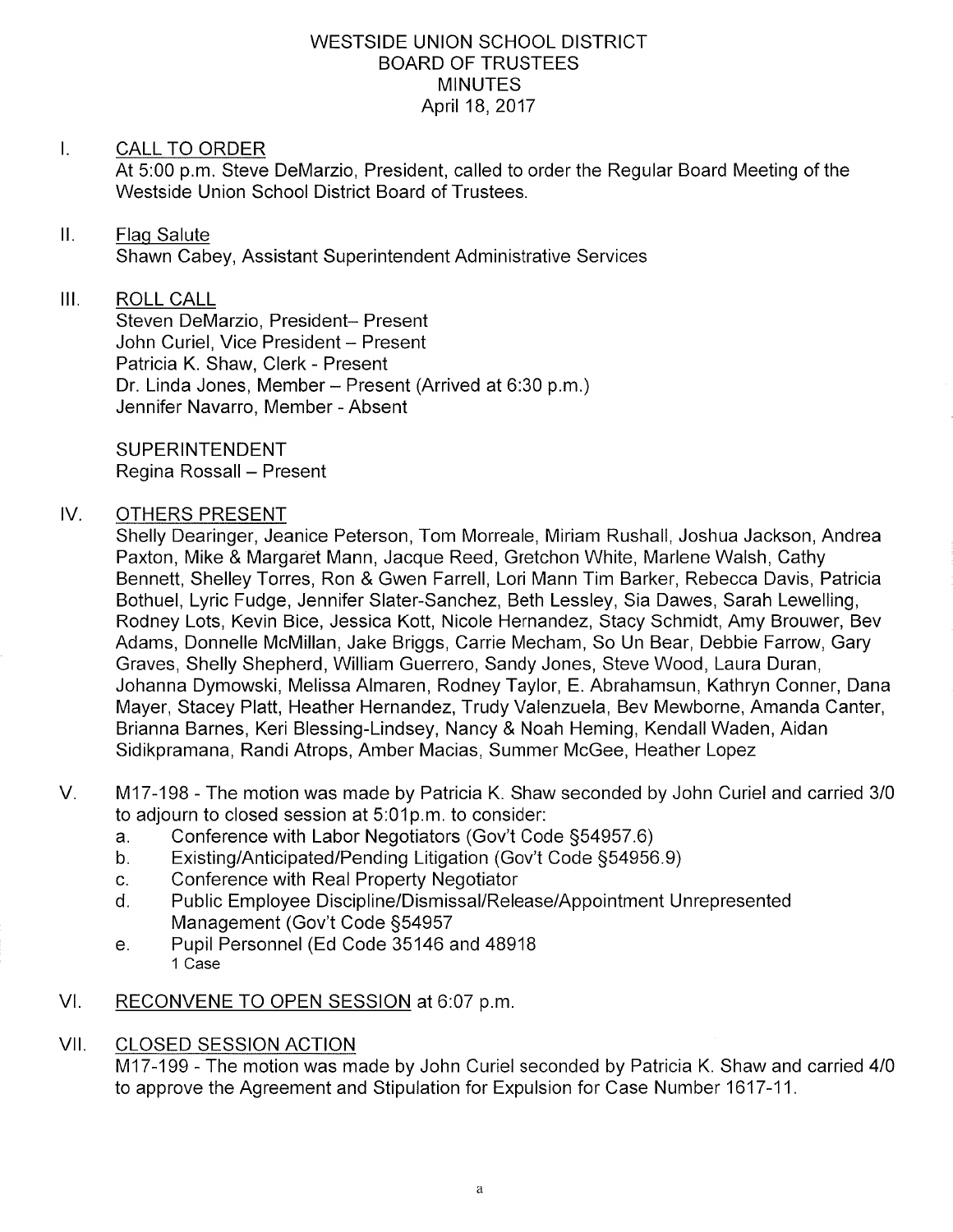Minutes Regular Board Meeting April 18, 2017<br>VIII. PRESENTATIONS

Volunteers

- Site
- Citizens' Oversight Committee
- WAVE Board and Representatives
- . PTA/PTO/PTSA Presidents
- . SSC Presidents
- . Superintendent's Advisory Council Representatives
- . Westside Union School District Trustees

#### IX HEARING SESSION/STAFF REPORTS

A. Board Comments:

Linda Jones: We're blessed. I don't know where we would be without all of our volunteers; thank you very much for all you do

Patricia K. Shaw: Thank you, volunteers, for all you do. I attended the following events:

- . The Republican Women's Fashion Show.
- **.** I visited Anaverde Hills School this past week.

John Curiel: Thank you for attending this evening. Volunteers, it's the little things that you do that make a difference in a student's life. You make Westside the best district in the valley.

Steve DeMarzio: Recognizing our volunteers is a celebration of our community. We are showcasing our district. I would like the thank Gwen Farrell, a former trustee, for all she has done and continues to do. This is what makes our district special.

- 1. Assistant Superintendent Administrative Services Shawn Cabey
	- a. The folks here tonight show why Westside is such a special district.
- 2. Assistant Superintendent Educational Services Marguerite Johnson
	- a. Thank you to all of our volunteers. So much of what we do is because of our volunteers.
- 3. Deputy Superintendent Robert Hughes
	- a. Thank you to all of our volunteers; we appreciate everything that you do for students.
- 4. Superintendent Regina Rossall

Mrs. Rossall reviewed the following items with the Trustees:

- a. Ditto to everything everyone has said.
- b. Without our volunteers it would be difficult for us to do all we do for our students. You make our community and district the best we can be. You are the glue that holds everything together.<br>X. RECESS
- 

## XI. RECONVENE TO OPEN SESSION at 7:55 p.m.

### XII. PERSONAL APPEARANCES

- A. Westside Union Teachers Association Representative - Bob Dunham, President
- B. California School Employee Association Representative - Jeri Holmes, President
- $C_{\cdot}$ Parent Teachers Association Representative
- $D<sub>1</sub>$ WAVE Representative - Patricia Shaw and Robert Hughes
	- Next Meeting is May 10, 2017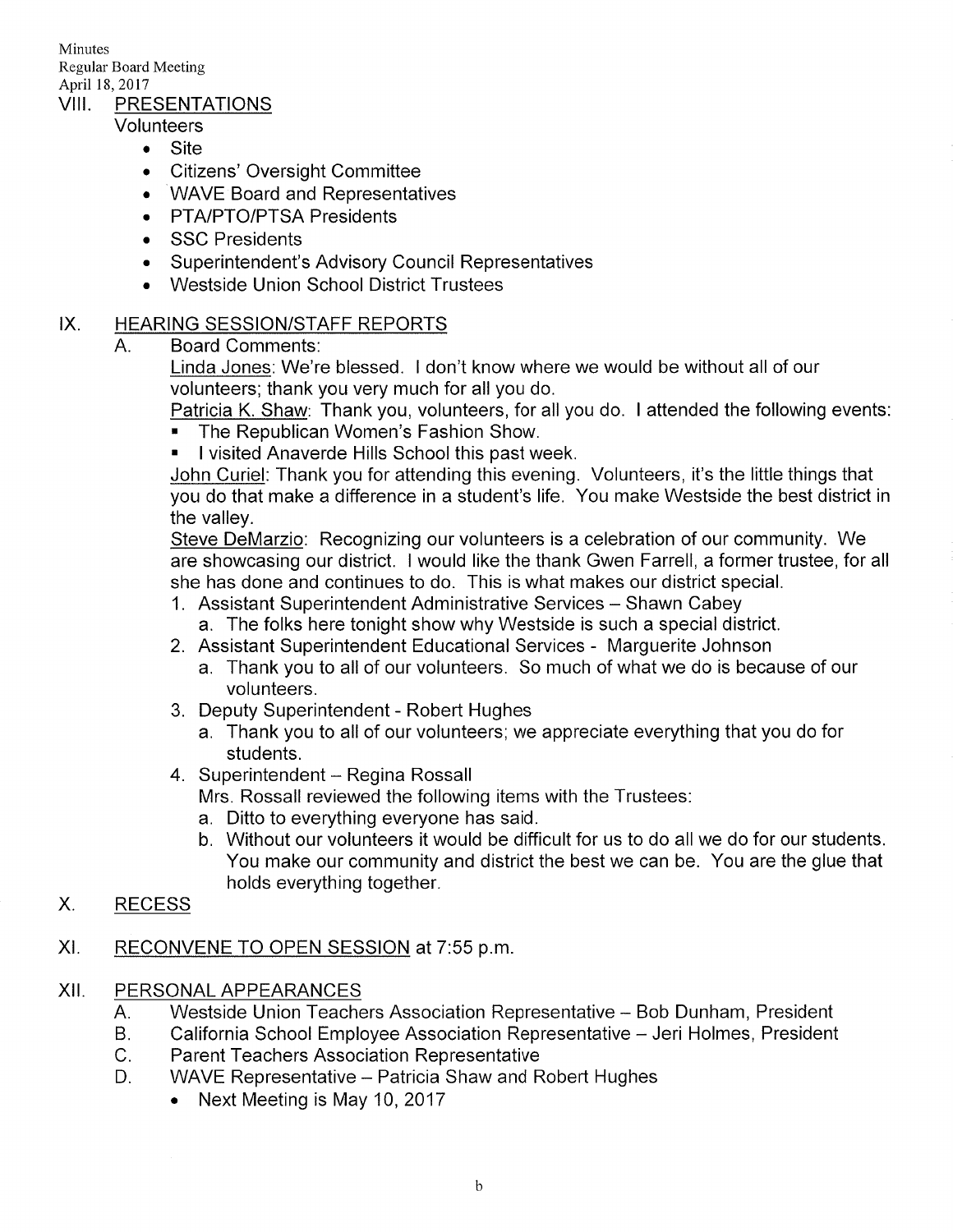**Minutes** Regular Board Meeting

- April 18, 2017<br>XIII. ITEMS FROM THE FLOOR Continued None
- XIV. PUBLIC HEARING None
- XV. BUSINESS SESSION
	-
	- A. Organizational/Governance<br>1. M17-200 Item 1. Approval of the amended agenda of the Regular Board Meeting of April 18,2017, as submitted. The motion was made by Patricia K. Shaw seconded by John Curiel and carried 410.
	- 2. M17-201 Items 2a 2f. The motion was made by John Curiel seconded by Patricia K.<br>Shaw and carried 4/0 to approve the consent agenda.
		- Shaw 20 to 20 to 20 to 2017 And consent agenda. 2017<br>
		Shaw Fundraising Authorization<br>
		2c Personnel Report 2d Purchase Orders
		-
		-
		-
		-
		-
	- 2e Consultant/Contract Agreement Schedule Revised<br>2f Conference/Workshop Schedule<br>3. lattem 3. The motion was made by John Curiel seconded by Patricia K. Shaw and carried 410 to approve the first reading of Board Bylaws:
		- . BB 9323, Meeting Conduct
		- . BB/E 9323.2, Actions by the Board
		- . BB 9324, Minutes and Recordings
		-
	- . BB 9400, Board Self-Evaluation 4. M17-203 ltem 4. The motion was made by John Curiel seconded by Patricia K. Shaw and carried 410 to approve the second and final reading of the revised Board Bylaw 9230, Orientation.<br>5. loiding 17-204 - Item 5. The motion was made by Patricia K. Shaw seconded by Linda Jones
	- and carried 4/0 to approve Resolution 17-74, National Public School Volunteer Week and Proclamation.
	- 6. ltem 6. Discussion ltem
		- . Board Governance:
			- o Add "C. Board Comments" to lnformation Session at the end of the Agenda

# XVI. EDUCATIONAL SERVICES

- 7. M17-205- Item 7. The motion was made by John Curiel seconded by Patricia K. Shaw and carried 4/0 to approve Title I Program Evaluation<br>8. **M17-206 - Item 8. The motion was made by Linda Jones seconded by Patricia K. Shaw**
- and carried 410 to approve Memorandum of Understanding 17-15, between Westside Union School District and the Children's Bureau - Palmdale.

## XVII. BUSINESS

- 9. M17-207 Item 9. The motion was made by Patricia K. Shaw seconded by Linda Jones and carried 410 to approve to Extend Baked Goods Contract with Flowers Baking Company.
- M17-208 Item 10. The motion was made by Patricia K. Shaw seconded by Linda Jones and carried 410 to approve the second and final reading of new Board Policy 3470, Debt lssuance and Management. 10